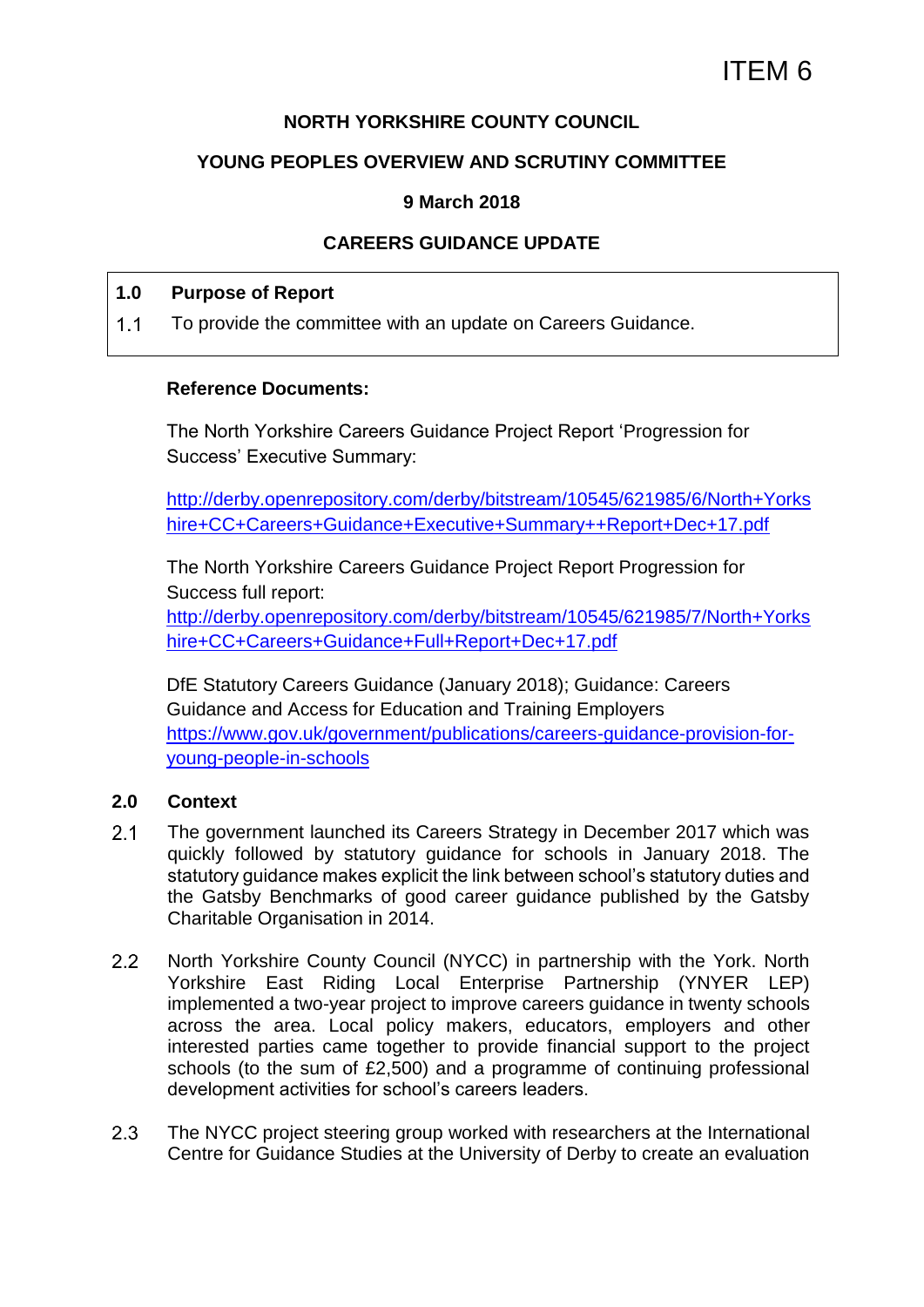framework using the Gatsby Benchmarks of good career guidance. The eight Benchmarks are:

- 1. A stable careers programme
- 2. Learning from career and labour market information
- 3. Addressing the needs of each pupil
- 4. Linking curriculum learning to careers
- 5. Encounters with employers and employees
- 6. Experiences of workplaces and work-related learning providers
- 7. Encounters with further and higher education
- 8. Personal guidance
- $2.4$ Interim findings were reported to the Young People Overview and Scrutiny Committee in September 2016

### **3.0 Outcomes of the North Yorkshire Careers Guidance Project (Drawn From the Final Project Formal Evaluation)**

- $3.1$ The project has resulted in:
	- More staff receiving training to deliver effective careers education and guidance
	- Schools demonstrating quality in their provision
	- Stakeholders recognising the important role that they play in supporting schools;
	- Young people enjoying and using their experience of career development to make career decisions
- $3.2$ Schools in the project showed improvement across all eight of the Gatsby **Benchmarks** 
	- Most significantly, the research found that the project has created a culture change not just within schools, but across the local area
	- Employers and education providers have improved access to careers guidance for young people. Subject teachers are now including more links between curriculum subjects and careers
	- Work experience is being offered with more young people visiting employer's premises for meaningful short activities rather than prolonged periods away from school
	- Young people have noticed a change in the way that they experience careers education and guidance and really valued the opportunities which this improved provision opened up
- $3.3$ Careers Guidance Quality Awards
	- 10 project schools had gained formal accreditation of their careers programme through the national Quality in Careers Standard by the end of the project.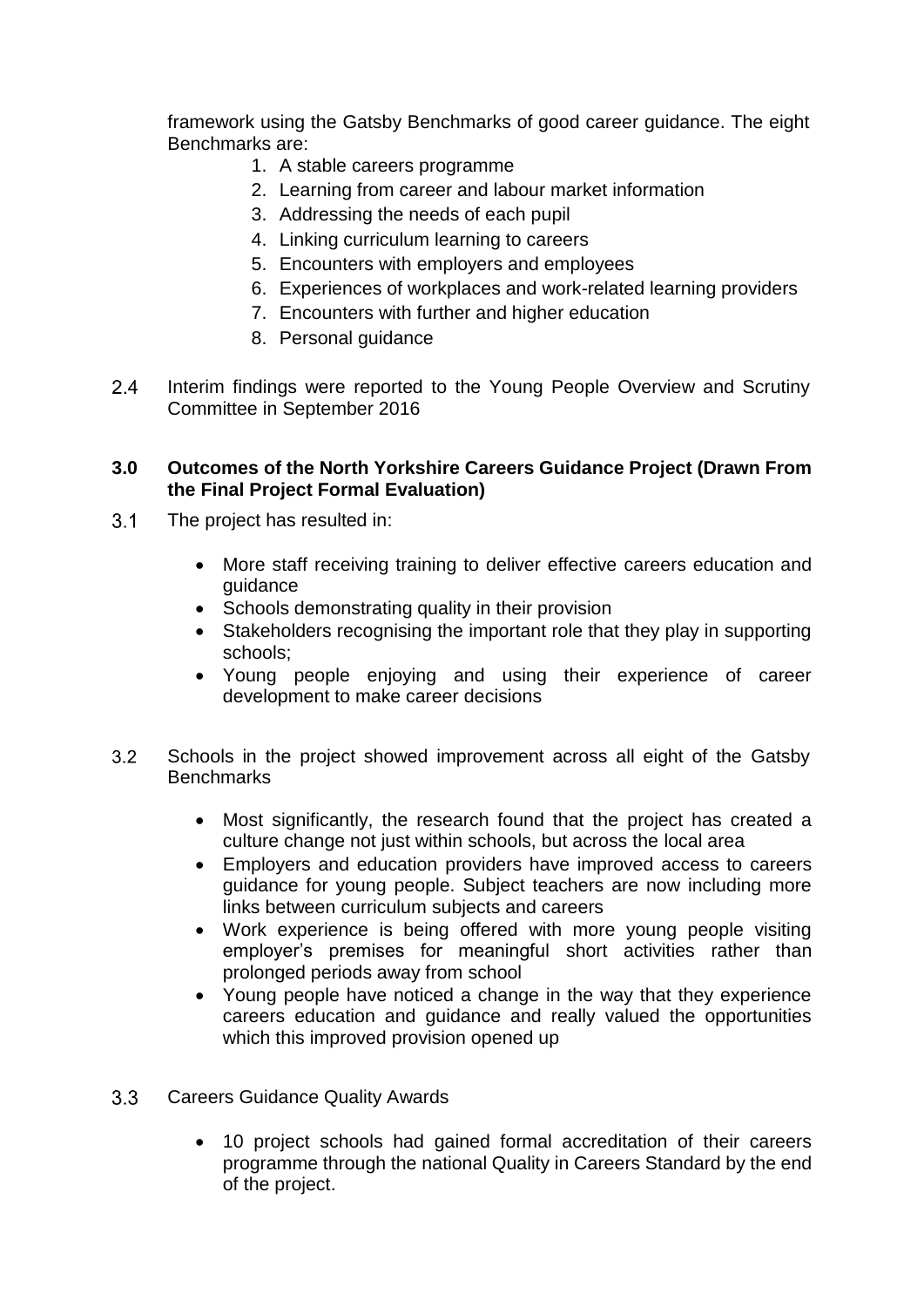- 6 further schools have submission dates planned.
- $34$ Feedback from Sir John Holman, Senior Advisor to the Gatsby Foundation and author of the Gatsby Career Benchmark report [www.goodcareerguidance.org.uk](http://www.goodcareerguidance.org.uk/)

*'I am pleased to see the progress being made in North Yorkshire by the 'Progression for Success' project. I am particularly pleased that the project uses as its organising framework the eight Benchmarks that we developed for the Gatsby Foundation in the report Good Career Guidance. This can bring international best practice to North Yorkshire, and will give schools a head start in implementing the DfE's new national careers strategy for schools.'*

Sir John Holman, Senior Advisor to the Gatsby Foundation and author of the Gatsby Career Benchmark report. [www.goodcareerguidance.org.uk](http://www.goodcareerguidance.org.uk/)

 $3.5$ The Gatsby Benchmarks now form part of the government's careers guidance strategy, launched December 2017.

#### **4.0 Expectations of Schools in Implementation of the New Statutory Guidance**

| Timing            | Action                                                                                                                                                                                                                                                                                                                                       |
|-------------------|----------------------------------------------------------------------------------------------------------------------------------------------------------------------------------------------------------------------------------------------------------------------------------------------------------------------------------------------|
| By January 2018   | Schools and colleges should use the Gatsby<br>Benchmarks to improve careers provision, as<br>set out in new statutory guidance.<br>Schools must give providers of technical<br>education and apprenticeships the opportunity<br>to talk to all pupils.                                                                                       |
| By September 2018 | Schools and colleges are expected to publish<br>details of their careers programme for young<br>people and their parents.<br>Job specification and standards for Careers<br>Leaders developed and started to be used by<br>schools and colleges.<br>A named Careers Leader should lead the careers<br>programme in every school and college. |
| By end of 2020    | All schools and colleges will have access to an<br>Enterprise Adviser.                                                                                                                                                                                                                                                                       |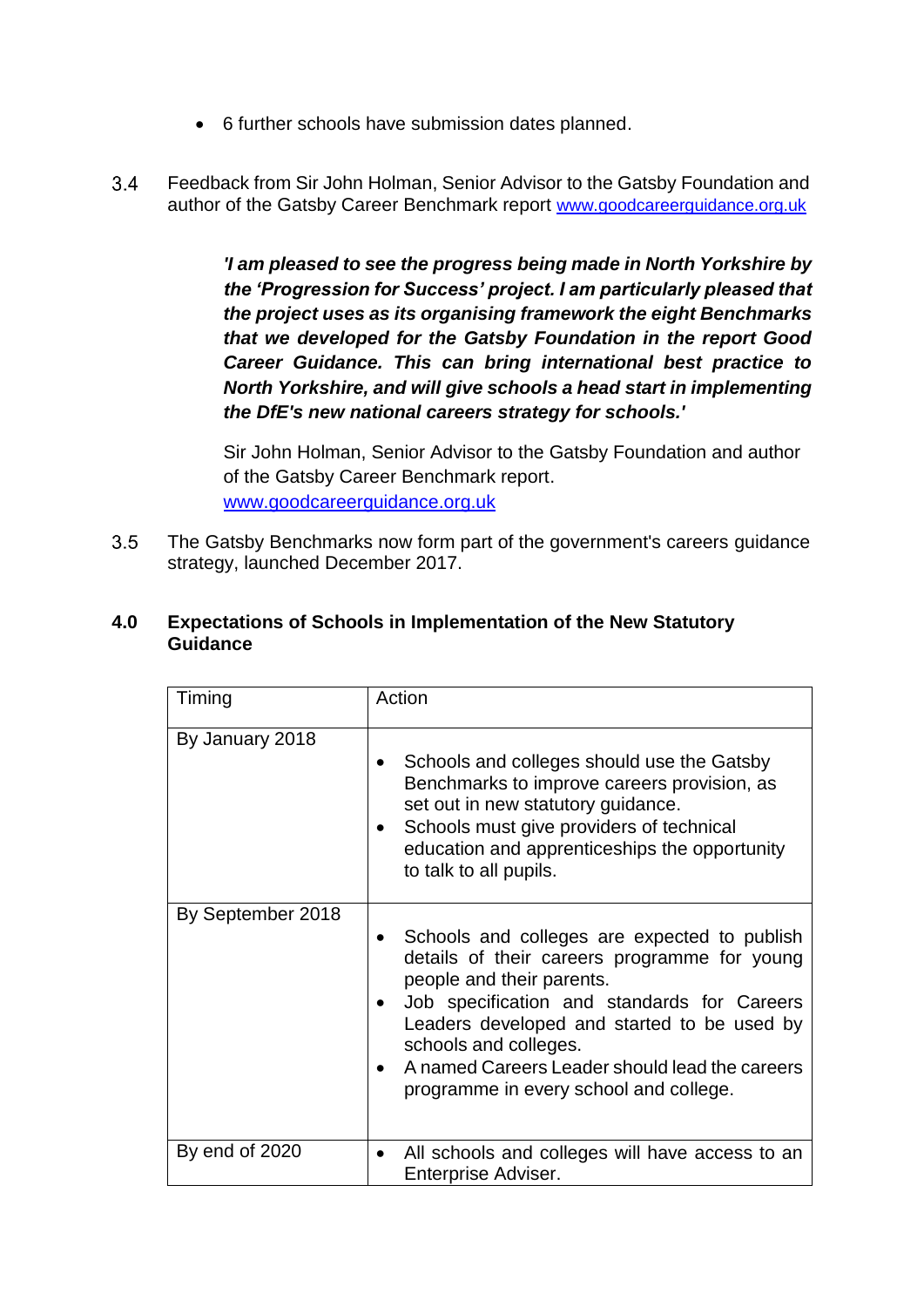# **5.0 Support for North Yorkshire Schools**

- $5.1$ This is being coordinated through the YNYER LEP Careers Strategy Group.
- 5.2 Partner representation:

NYCC Representative (K Bruce) North Yorkshire Business Education partnership National Careers Enterprise Company- Lead Local Enterprise **Coordinator** National Careers Service Careers Yorkshire and the Humber Prospect Services Job Centre Plus City of York and East Riding County Council Representatives National Collaborative Outreach Programme (NCOP)

# **6.0 Support Includes:**

- Activity available across all partners in the region to help schools implement the statutory guidance
- A further 20 schools (beyond the NY Career Guidance project schools) are now underway with Prospect Services working towards achieving the national Quality in Careers Standard he CEIAG quality award
- 58 schools across North Yorkshire and the City of York are engaging with the Careers Enterprise Company Adviser network delivered locally, working with the support of 39 enterprise advisers. Recruitment continues for the remaining schools
- A specific SEND support group is in place for special schools
- Resources to support careers leaders in schools: Use of the national Compass tool and tracker of activity, The Gatsby Benchmarks, Quality Standards, Working with employers, Learning from Careers & Job Market Information, Careers in the Curriculum
- Access to a directory of careers and enterprise organisations, events and
- activities schools and colleges can participate in
- NYBEP have strengthened and coordinated employer engagement activities through the development of an employer engagement toolkit.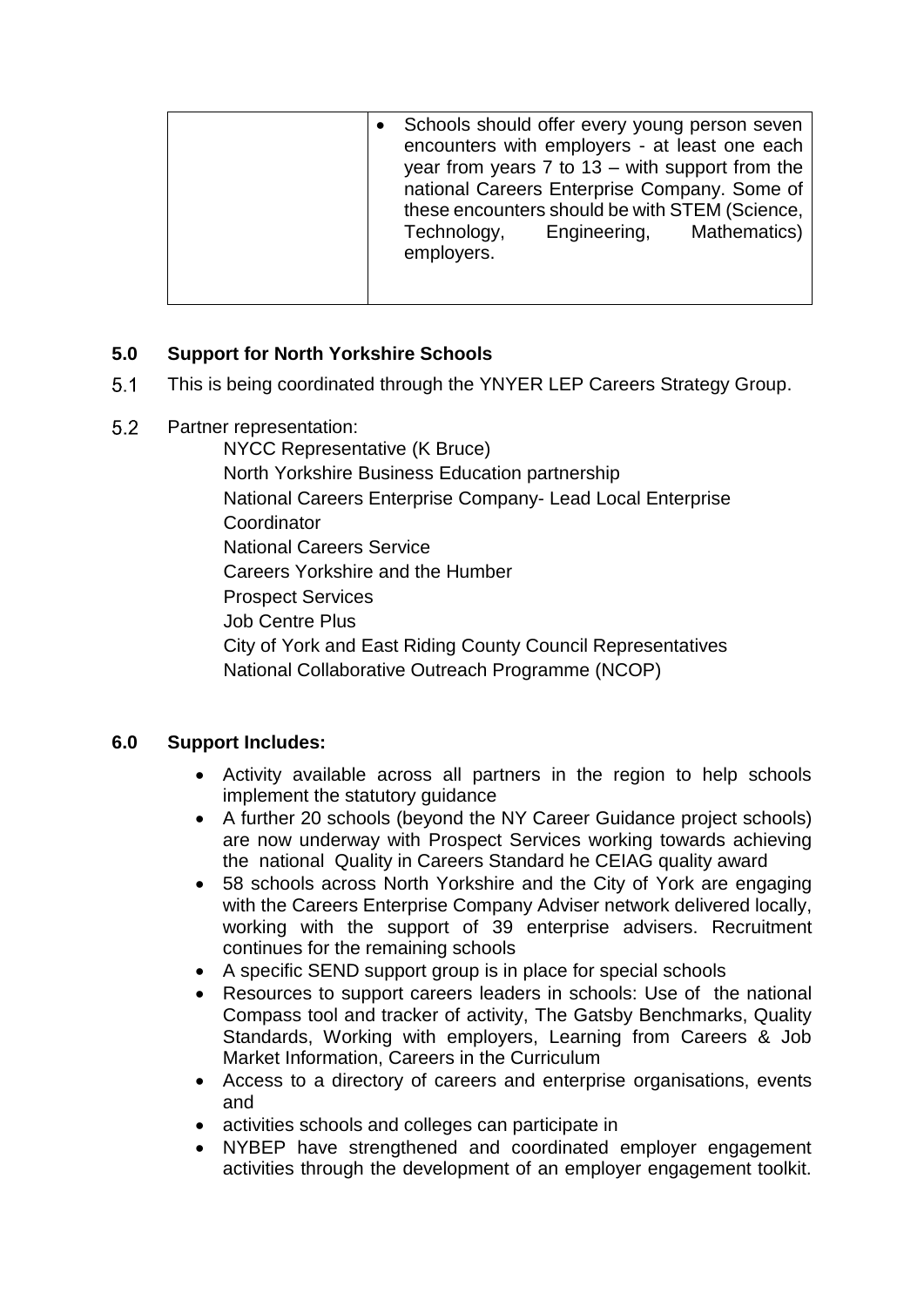Involvement from new or existing employers has supported a wider base of opportunities and continues to grow.

- Employability Charters for Selby, York, Ryedale and Scarborough have now been completed
- Careers Network meetings have been established across the county and the and the employability charters have been part of the agenda items with schools encouraged to access the support available in their locality
- The YNYER LEP Careers Guidance 'Entitlement Statement' is in the process of being aligned to the new Careers Guidance statutory guidance
- A programme of CPD for Careers Leaders to provide information and tools needed to implement the National Careers Strategy is currently being planned
- The Summer term Secondary Headteacher network will incorporate a focus on implementation for the new Careers Guidance Statutory **requirements**
- Awareness raising with school governing bodies is underway
- Prevention team managers in North Yorkshire have been briefed by Prospect Services on the offer (Prospects NEET/ at risk of NEET European Social Fund provision) available to encourage referrals of any NEET young people who may benefit from this provision and promote the offer available to schools
- National Collaborative Outreach Programme (NCOP) is working in target wards, schools and colleges in North Yorkshire to improve access to Higher Education by disadvantaged and ethnic minority groups

## **7.0 NY Coast Opportunity Area**

- $7<sub>1</sub>$ The Enterprise Coordinator (NYBEP) is currently engaging with all NY Coast secondary schools using the Compass assessment tool (base lining against Gatsby Benchmarks).
- $7.2$ Following the collation of this information a proposal will be made to the Coastal Opportunities board for an 18 month careers project which will coordinate and support the achievement of the Careers Guidance quality award.

## **8.0 Challenges**

- Ensuring that there is succession planning in schools when there are changes in the leadership of Careers Guidance at senior and middle leader level
- Access to high quality careers guidance activity in rural areas
- Early access to careers guidance for vulnerable learners including those who are disadvantaged. This can be supported by use of the pupil premium